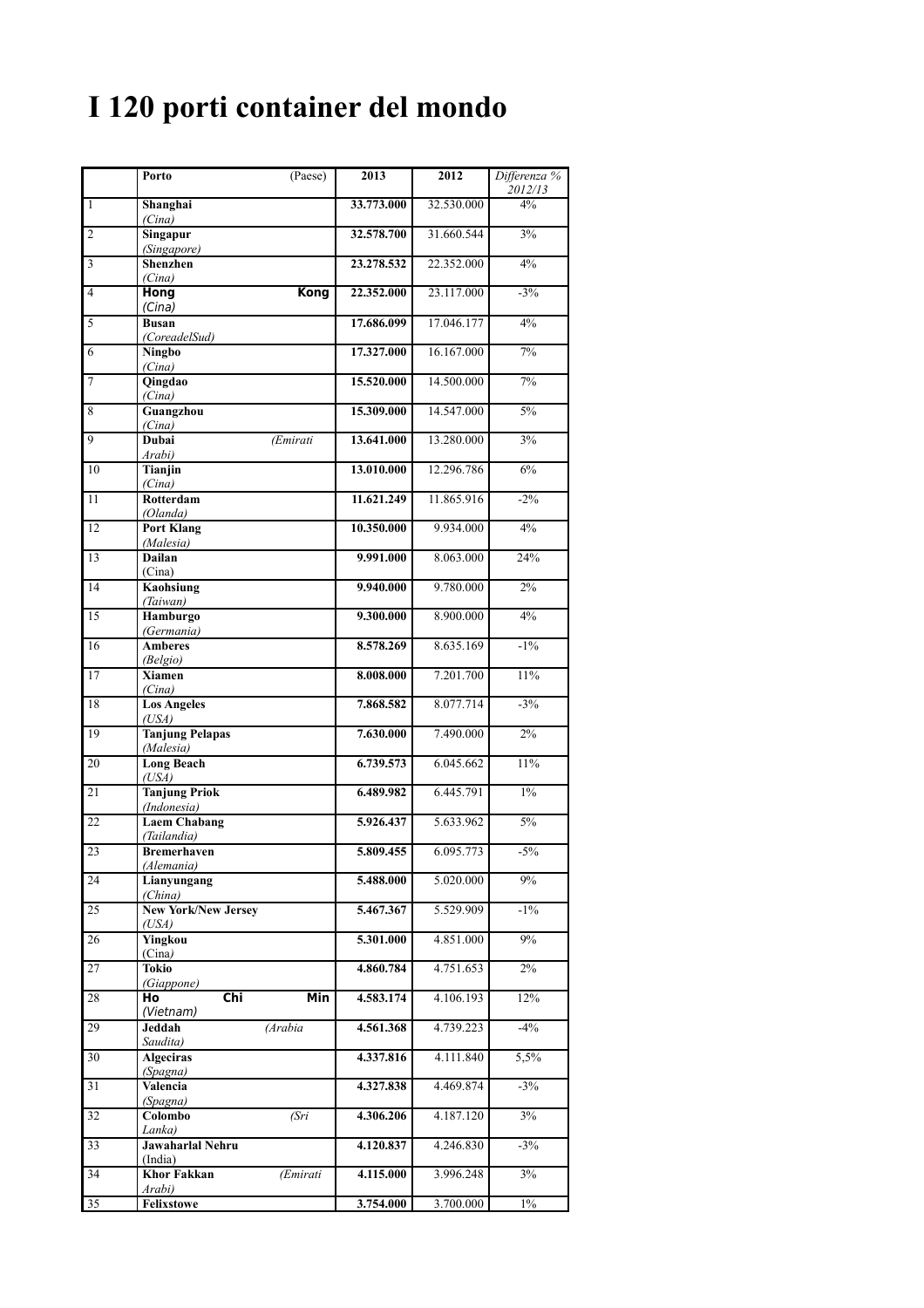|                 | (UK)                             |                        |                        |                  |
|-----------------|----------------------------------|------------------------|------------------------|------------------|
| 36              | Manila                           | 3.738.404              | 3.522.148              | 6%               |
| 37              | (Filippine)<br><b>Port Said</b>  | 3.671.870              | 3.622.821              | $1\%$            |
| 38              | (Egitto)<br><b>Santos</b>        | 3.447.979              | 3.170.450              | 9%               |
|                 | (Brasile)                        |                        |                        |                  |
| 39              | Ambarli<br>(Turchia)             | 3.378.447              | 3.097.464              | 9%               |
| 40              | Colón<br>(Panama)                | 3.356.240              | 3.518.672              | $-5\%$           |
| 41              | Salalah                          |                        |                        |                  |
| 42              | (Oman)<br>Taicang                | 3.300.000<br>3.267.132 | 3.634.000<br>3.712.650 | $-9%$<br>$-12%$  |
| 43              | (Cina)<br><b>El Pireo</b>        | 3.163.755              | 2.734.014              | 16%              |
|                 | (Grecia)                         |                        |                        |                  |
| 44              | <b>Gioia Tauro</b><br>(Italia)   | 3.087.395              | 2.721.104              | 13%              |
| 45              | <b>Balboa</b><br>(Panama)        | 3.063.579              | 3.251.139              | $-6%$            |
| 46              | Savannah                         | 3.034.010              | 2.966.213              | 2%               |
| 47              | (USA)<br><b>Surabaya</b>         | 3.026.000              | 2.865.530              | 6%               |
| 48              | (Indonesia)<br>Yokohama          | 2.888.220              | 3.052.775              | $-5\%$           |
|                 | (Giappone)                       |                        |                        |                  |
| 49              | <b>Vancouver</b><br>(Canada)     | 2.825.475              | 2.713.160              | 4%               |
| 50              | <b>Malta Freeport</b><br>(Malta) | 2.750.000              | 2.540.000              | 8%               |
| 51              | <b>Nagoya</b>                    | 2.708.653              | 2.655.225              | $\overline{2\%}$ |
| 52              | (Giappone)<br>Nanjing            | 2.670.000              | 2.300.300              | 16%              |
| $\overline{53}$ | (Cina)<br>Keelung                | 2.641.544              | 2.704.730              | $-2\%$           |
|                 | (Taiwan)<br>Durban               | 2.633.000              | 2.586.886              | $2\%$            |
| 54              | (Sudafrica)                      |                        |                        |                  |
| 55              | Tánger<br>(Marocco)              | 2.558.426              | 1.826.313              | 40%              |
| $5\overline{6}$ | Kobe<br>(Giappone)               | 2.553.257              | 2.567.540              | $-1\%$           |
| 57              | San Petersburgo                  | 2.514.440              | 2.536.299              | $-1\%$           |
| 58              | (Russia)<br><b>Melbourne</b>     | 2.491.905              | 2.438.263              | 2%               |
|                 | (Australia)                      | <b>2.490.000</b>       |                        |                  |
| 59              | <b>Le Havre</b><br>(Francia)     |                        | 2.300.000              | 8%               |
| 60              | Osaka<br>(Giappone)              | 2.485.019              | 2.409.754              | 3%               |
| 61              | Oakland<br>(USA)                 | 2.346.528              | 2.344.424              | $0\%$            |
| 62              | Gwangyang<br>(Corea del          |                        |                        |                  |
| 63              | Sud)<br>Virginia                 | 2.284.835<br>2.223.532 | 2.153.818<br>2.105.887 | $6\%$<br>6%      |
| 64              | (USA)<br>(Corea del<br>Incheon   | 2.160.797              | 1.981.855              | 9%               |
|                 | Sud)                             |                        |                        |                  |
| 65              | Mundra<br>(India)                | 2.160.000              | 1.690.000              | 28%              |
| 66              | Yantai<br>(Cina)                 | 2.150.000              | 1.850.480              | 16%              |
| 67              | <b>Port Botany</b>               | 2.126.270              | 2.036.657              | $4\%$            |
| 68              | (Australia)<br>Manzanillo        |                        |                        |                  |
| 69              | (Messico)<br>Zeebrugge           | 2.118.186              | 1.992.176              | $6\%$            |
| 70              | (Belgio)<br>Génova               | 2.026.270<br>1.988.013 | 1.953.170<br>2.064.824 | 4%<br>$-4%$      |
|                 | (Italia)                         |                        |                        |                  |
| 71              | Fuzhou<br>(Cina)                 | 1.977.000              | 1.813.293              | 9%               |
| 72              | Houston<br>(USA)                 | 1.950.071              | 1.934.845              | $1\%$            |
| 73              | Tacoma                           | 1.892.000              | 1.711.289              | 11%              |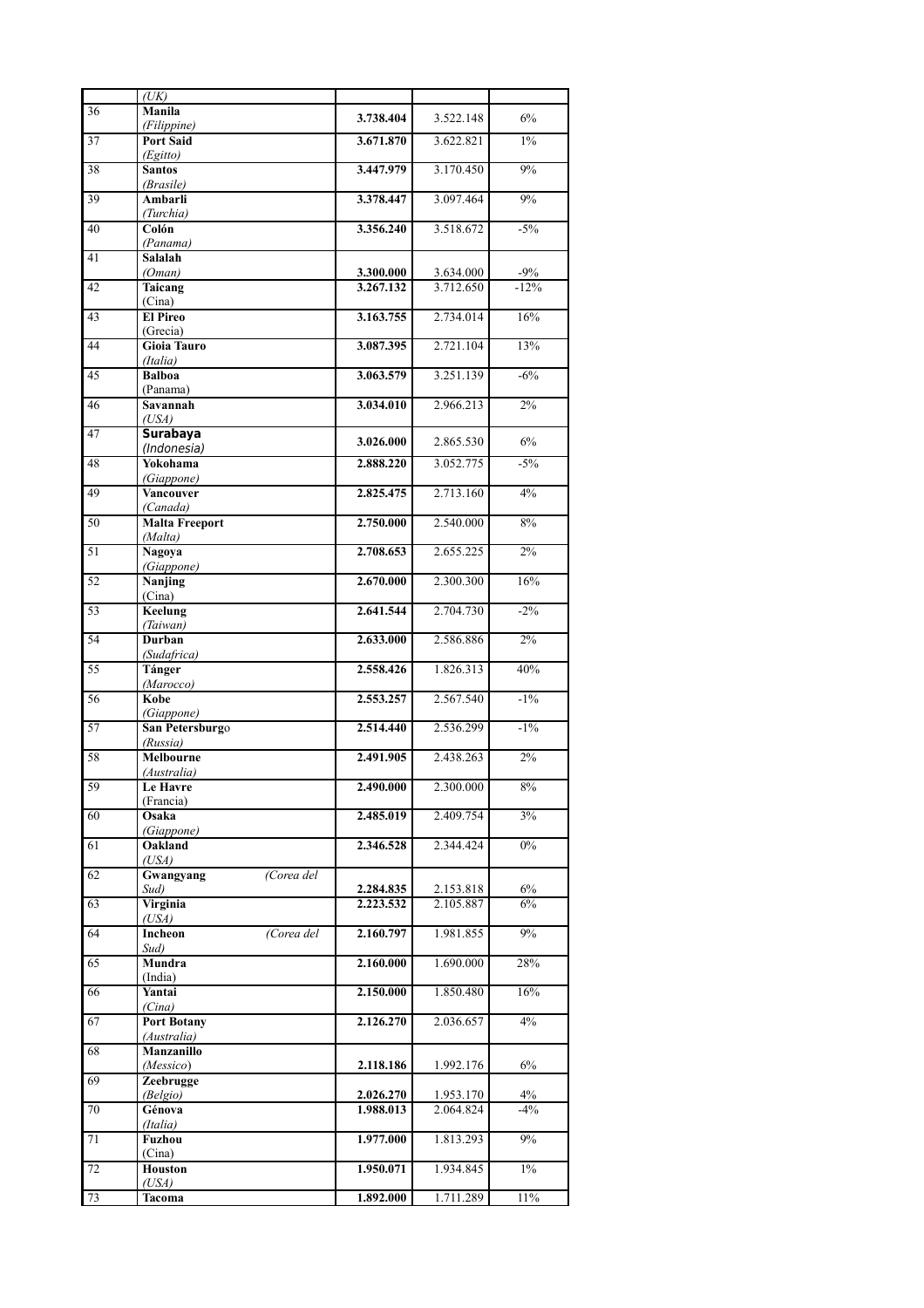|     | (USA)                                       |                        |                        |                 |
|-----|---------------------------------------------|------------------------|------------------------|-----------------|
| 74  | Cartagena<br>(Colombia)                     | 1.865.233              | 2.024.721              | $-8%$           |
| 75  | Callao<br>(Perú)                            | 1.856.020              | 1.818.689              | $2\%$           |
| 76  | <b>Bandar Abbas</b>                         | 1.763.000              | 2.318.000              | $-24%$          |
| 77  | (Iran)<br>Karachi                           | 1.150.900              | 1.480.500              | 18%             |
| 78  | (Pakistan)<br><b>Barcelona</b>              | 1.718.779              | 1.749.974              | $-1,8%$         |
| 79  | (Spagna)<br>Dammam<br>(Arabia               | 1.660.000              | 1.620.000              | 2%              |
| 80  | Saudita)<br><b>Buenos Aires</b>             | 1.651.000              | 1.667.310              | $-1\%$          |
| 81  | (Argentina)<br><b>Charleston</b>            | 1.601.366              | 1.514.585              | 6%              |
| 82  | (USA)<br><b>Seattle</b>                     | 1.592.755              | 1.885.680              | $-16%$          |
| 83  | (USA)<br><b>Duisburg</b>                    | 1.547.000              | 1.354.000              | 14%             |
| 84  | (Germania)<br>Chittagong                    | 1.540.000              | 1.406.442              | 9%              |
| 85  | (Bangladesh)<br>Alexandria                  | 1.519.193              | 1.469.835              | 3%              |
| 86  | (Egitto)<br>Guayaquil                       | 1.517.910              | 1.448.687              | $5\%$           |
| 87  | (Ecuador)<br><b>Bangkok</b>                 | 1.496.000              | 1.274.000              | 17%             |
| 88  | (Tailandia)<br>Chennai                      | 1.485.266              | 1.546.552              | $-4%$           |
| 89  | (India)<br>Southampton                      | 1.470.000              | 1.441.176              | 2%              |
| 90  | (UK)<br>Taichung                            | 1.467.000              | 1.395.405              | $\frac{5\%}{ }$ |
| 91  | (Cina)<br>Kingston                          | 1.408.996              | 1.855.425              | $-24%$          |
| 92  | (Giamaica)<br>Freeport                      | 1.407.242              | 1.172.701              | 20%             |
| 93  | (Bahamas)<br><b>Mersin</b>                  | 1.378.000              | 1.260.000              | 9%              |
| 94  | (Turchia)<br>Haifa                          | 1.356.993              | 1.372.209              | $-1\%$          |
| 95  | (Israele)<br><b>Montreal</b>                | 1.356.810              | 1.375.327              | $-1\%$          |
| 96  | (Canada)<br>La Spezia                       | 1.300.432              | 1.247.518              | 4%              |
| 97  | (Italia)<br>(Puerto<br>San<br>Juan<br>RICO) | 1.296.902              | 1.423.192              | $-11%$          |
| 98  | (USA)<br>Penang                             | 1.237.713              | 1.165.733              | 6%              |
| 99  | (Malesia)<br>Ashdod                         |                        |                        |                 |
| 100 | (Israele)<br>Honolulu                       | 1.182.000              | 1.170.000              | $1\%$           |
| 101 | (USA)<br>Gdansk                             | 1.180.802<br>1.177.623 | 1.072.767<br>928.905   | 10%<br>27%      |
| 102 | (Polonia)<br>San Antonio                    |                        |                        |                 |
| 103 | (Cile)<br>Itajaí/Navegantes                 | 1.176.551<br>1.120.627 | 1.067.846<br>1.004.000 | 10%<br>12%      |
| 104 | (Brasile)<br><b>Beirut</b>                  | 1.117.334              | 1.041.756              | 7%              |
| 105 | (Libano)<br><b>Marsella</b>                 | 1.097.740              | 1.062.408              | 3%              |
| 106 | (Francia)<br><b>Brisbane</b>                | 1.086.000              | 1.050.000              | 3%              |
| 107 | (Australia)<br>Caucedo                      | 1.083.208              | 1.154.000              | $-6%$           |
| 108 | (Rep.Dominicana)<br><b>Lázaro Cardenas</b>  | 1.061.000              | 1.283.953              | $-17%$          |
| 109 | (Messico)<br>Limón<br>(Costa                | 1.053.717              | 1.000.541              | 5%              |
| 110 | Rica)<br><b>Las Palmas</b>                  | 1.017.401              | 1.207.962              | $-16%$          |
| 111 | (Spagna)<br><b>Tilbury</b>                  | 979.000                | 990.186                | $-1\%$          |